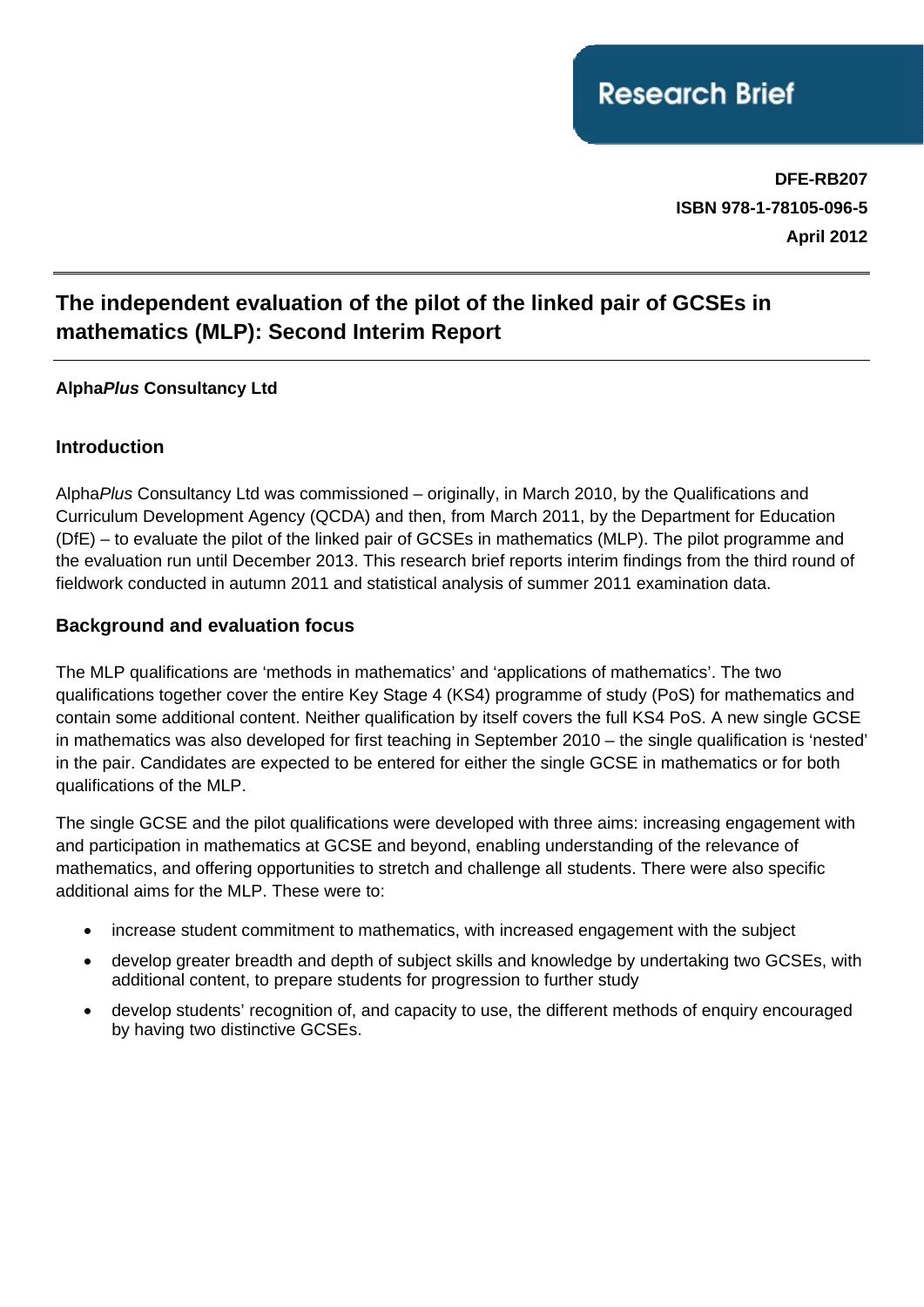At the time of reporting, there were  $267<sup>1</sup>$  $267<sup>1</sup>$  $267<sup>1</sup>$  pilot centres in England and Wales across the four awarding organisations taking part in the pilot.<sup>[2](#page-1-1)</sup>

The evaluation is based around four key themes:

- attitudes to mathematics
- comparability of demand of the pilot qualifications with each other and with other GCSEs in mathematics (including the new single GCSE)
- centres' views of the pilot
- the support offered to pilot centres by the awarding organisations.

Data collection and analysis reported here focused on the appropriateness of the MLP for different student groups and whether or not it provided value over and above the new-specification single GCSE in mathematics. Reporting at this early stage of the pilot can, however, give only an indication of the potential impact of the pilot and cannot test the appropriateness of the qualifications for all educational contexts and cohorts. Findings should therefore be treated with caution.

## **Key findings**

Teaching for the MLP started in September 2010. These key findings are based on the data collected after just over one year of implementation of the pilot programme.

- Examination entries so far suggest that high-achieving centres and students may be overrepresented in the pilot. This may, however, be because some centres have entered higherattaining students first.
- Centres often reported that the high-stakes nature of mathematics in school performance targets ('floor targets'), results in pressure to complete (with certification) GCSE mathematics by the end of Year 10. This was thought to restrict the time allowed for teaching and learning GCSE mathematics in many schools. However, nine of the ten case-study centres visited in autumn 2011 reported that they were delivering the MLP as at least a two-year programme.
- Most stakeholders recognise the value in the wider aims of the MLP, and there was broad support for the view that the MLP is encouraging a greater breadth of understanding of mathematics. However, there is currently no widespread understanding of how the structure and additional content of the two GCSEs are intended to work together to meet these aims and promote depth as well as breadth of mathematical understanding and application.
- Problem solving and functionality are central to mathematics at KS4. Currently problem solving in the MLP predominantly focuses on the application of known mathematical techniques to a realistic context or scenario rather than exploratory or developmental mathematical problem solving leading to conceptualisation and theorising.
- Pilot centres consider it important to introduce changes to improve teaching and learning, especially in problem solving, but are constrained by the heavy focus on assessment, the perceived lack of time to 'teach' content and uncertainty about how to teach problem solving effectively.

<span id="page-1-0"></span><sup>1</sup> One centre appears to be registered with two awarding organisations.

<span id="page-1-1"></span><sup>&</sup>lt;sup>2</sup> Participating awarding organisations: AQA (97 centres), Edexcel (94 centres), OCR (64 centres) and WJEC (13 centres).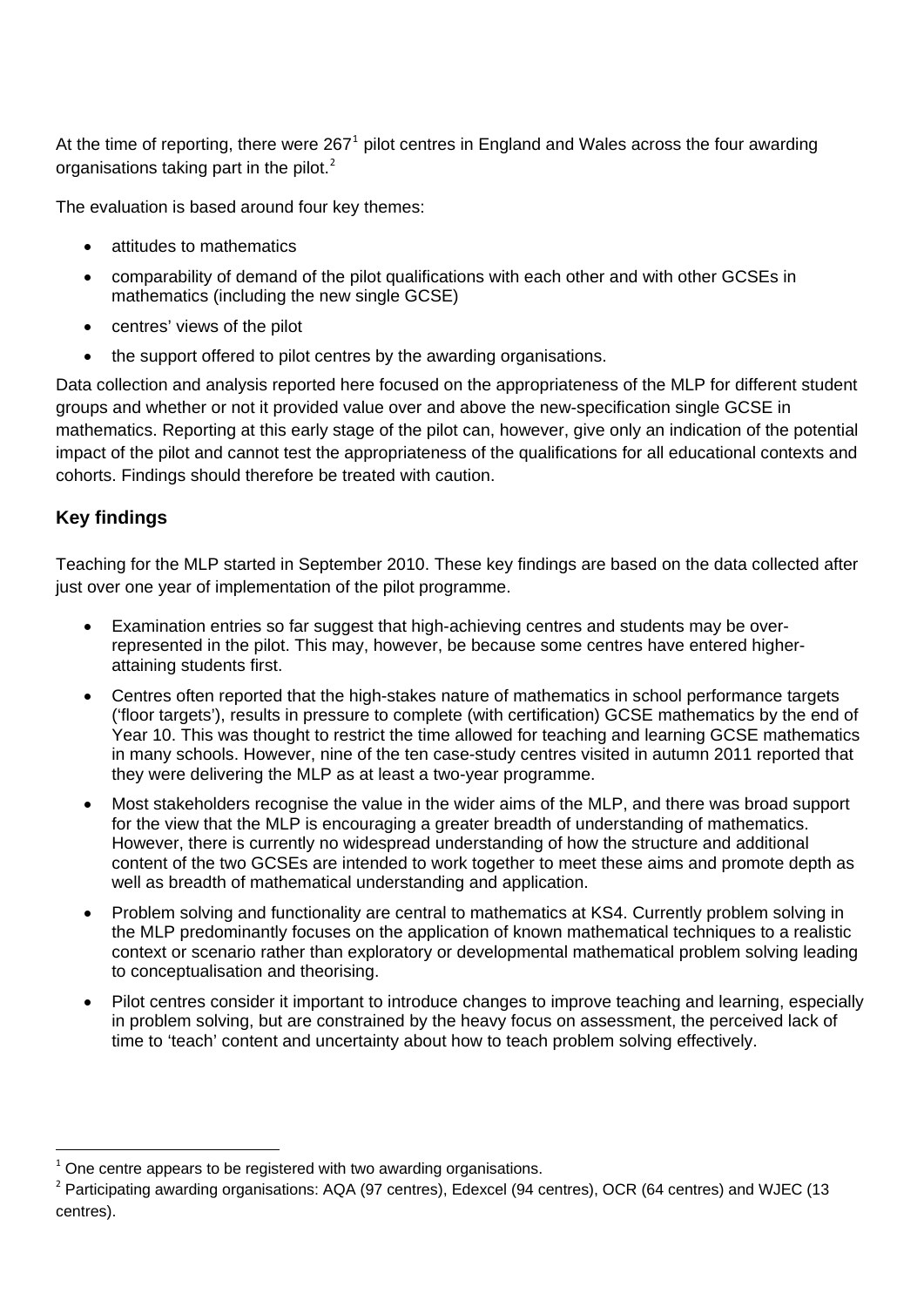- <span id="page-2-0"></span>• Centres offering both the MLP and the new single GCSE (joint-offer centres) found MLP students to be more engaged with and committed to mathematics than those doing the single GCSE. Overall, students reported that their enjoyment of, and to some extent engagement with, mathematics related directly to their levels of confidence and sense of achievement in the subject.
- Although it is not possible at this stage of the pilot to understand the appropriateness of the pilot to the full range of contexts, emerging evidence suggests that the MLP may not be suitable for some lower-attaining students. Learning takes much longer for these students and their language/literacy skills may mean, for example, that they struggle to make connections between ideas, to transfer knowledge between contexts, or to read more 'wordy' tasks with comprehension.

## **Methodology**

This report is based on the analysis of six sources of data collection:

**In-depth interviews and observations at 10 case-study pilot centres** in autumn 2011 – a total of 17 lesson observations were undertaken across the 10 centres. A framework for the observations was developed, based on the work of Malcolm Swan.<sup>[3](#page-2-0)</sup>

**The online survey of pilot centres** (September 2011) – 105 (39%) of the 267 pilot centres completed the questionnaire; 75 (71%) of responding centres had also responded to the March 2011 survey, so 30 (29%) were new respondents. New centres were evenly split between those teaching only the MLP and those teaching both the MLP and the new single GCSE. Response rates across the awarding organisation varied: [4](#page-2-0)8% of both AQA and Edexcel pilot centres responded, 8% of OCR centres responded,<sup>4</sup> and 62% of those with WJEC.

**Statistical attainment data** was received from each awarding organisation (AQA, Edexcel and OCR).<sup>[5](#page-2-0)</sup> Data was received for the applications of mathematics GCSE (Applications), the methods in mathematics GCSE (Methods) and the mainstream GCSE. The data was combined into a single dataset, which included data from the National Pupil Database (NPD) on prior attainment, and census information.

**Wider stakeholder interviews** – representatives from 10 wider stakeholder organisations were invited to take part in a semi-structured interview during October 2011. The sample included subject associations,<sup>[6](#page-2-0)</sup> professional bodies, and workforce development organisations. Data from six wider stakeholder organisation interviews has been used for this report.

**Awarding organisation focus group** – a focus group was held in autumn 2011 with representatives from the four awarding organisations involved in the pilot.

 $3$  The pedagogical framework has eight descriptors: high-order questioning, stretching and challenging, creating connections, encouraging reasoning, supporting development of strategies for investigation and problem solving, the value of mathematics, making learning explicit, and developing 'mathematical' language. The descriptors are useful, as they can be used to identify the aims of the MLP in classroom practice.

<sup>&</sup>lt;sup>4</sup> OCR's pilot project manager was on leave when awarding organisations were requested to send reminders to their centres, which may explain why there is a lower response rate from OCR centres for this survey.

 $5$  WJEC data was not included in the analysis, as first awards will not be made until 2012.

 $6$  This includes professional subject associations and other expert and advisory organisations.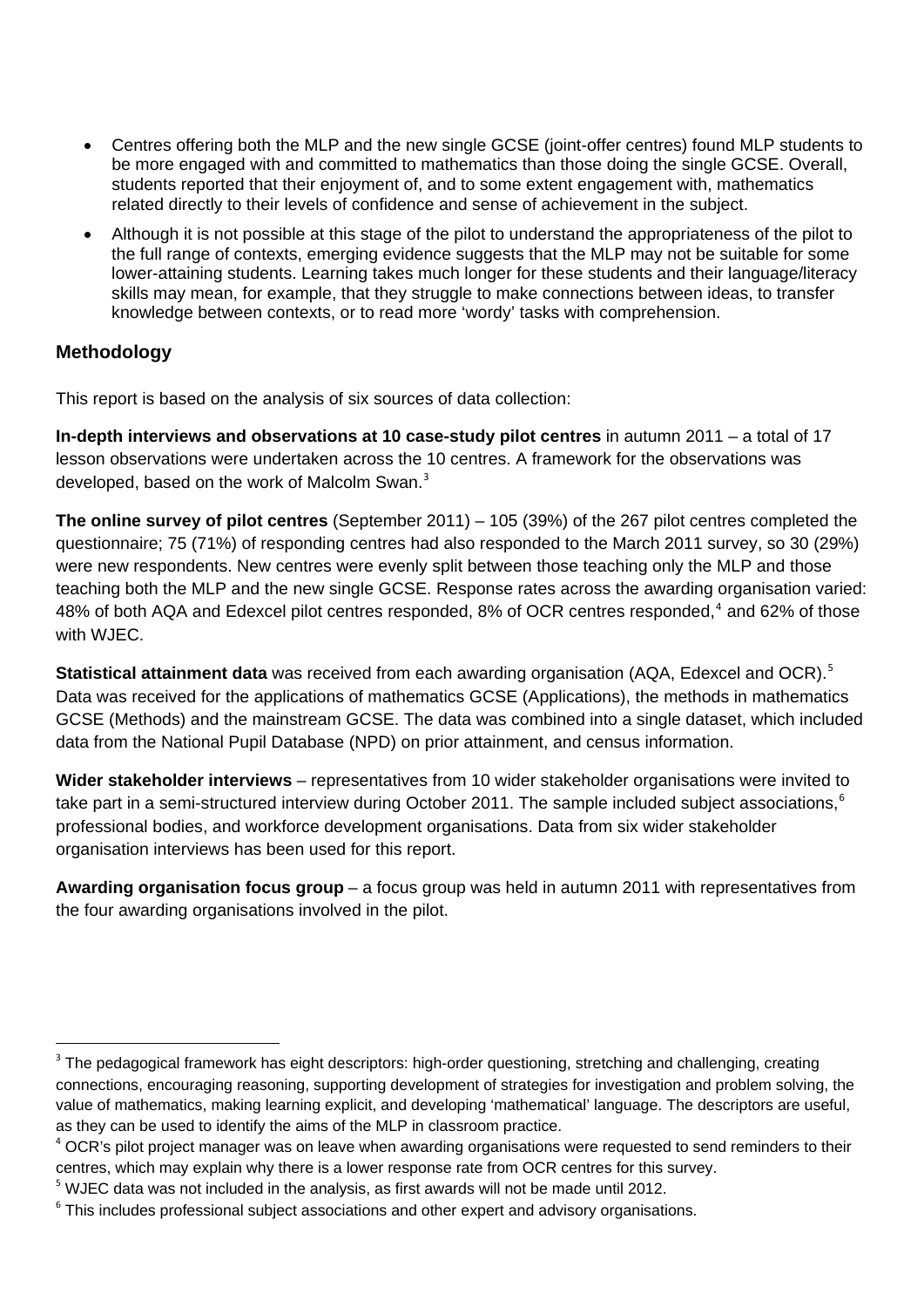<span id="page-3-0"></span>**Joint-offer and single-GCSE-only centre telephone interviews** – the heads of mathematics from 33 centres were interviewed in autumn 2011. Of these centres, 11 offered both the new single GCSE in mathematics and the MLP, 21 offered the new single GCSE only and one centre only the iGCSE.

## **Summary of findings**

## **Participation in the MLP**

Understanding the potential impact of the MLP for a range of different student groups and in schools with fewer, or no, qualified mathematics teachers is made more problematic by the fact that the pilot cohort for this programme, as is often the case with pilots, may not be representative: high-achieving centres and students are over-represented in the attainment data for examination entries seen to date, and there is a higher-than-average proportion of qualified mathematics teachers involved in the pilot programme. It should be noted, however, that many centres report their intention to enter whole-year cohorts of students for the MLP. It may be that some of the centres that have already entered students for examinations have entered their higher-attaining students first.

The 'value' of the MLP is interpreted differently across the pilot centres. Many pilot centres gave their main reasons for taking part in the pilot as the opportunity for students to gain two GCSEs in mathematics, together with the opportunity to stretch and challenge their students, but the opportunity for some students to have two chances to gain a grade C at GCSE was also influential in centres' decision to participate. Most stakeholders recognised the value in the wider aims of the MLP, but there is currently no widespread understanding of how the structure and additional content of the two GCSEs are intended to work together to meet these aims. In the case-study centres this appears to be due, in part, to centres not fully recognising the 'difference' promoted by the MLP.

## **Teaching and learning**

The findings here have to be considered in the wider context of the high-stakes nature of mathematics in school performance targets (floor targets), which often results in schools narrowly focusing on preparing students for the examinations.<sup>[7](#page-3-0)</sup> There is evidence across the range of primary and secondary data analysed for this study that schools focus strongly on C/D borderline students, monitoring them closely and providing additional intervention. The data shows that as a gate-keeper qualification, grade C at GCSE is important to students and centres. However, the emphasis on teaching to the test reported in the secondary data suggests the quality of teaching and learning for GCSE mathematics is often skewed by the focus on threshold attainment data. The importance of the C (and the A/A\*) grade in mathematics at GCSE is evident in pilot centres' perceptions of 'value' of the MLP as well as in the extent to which centres have (or have not) changed their approaches to teaching and learning.

<sup>7</sup> Ofsted (2008) reported the use of 'booster' lessons, revision classes and extensive intervention, coupled with a heavy emphasis on 'teaching to the test'. While these strategies were successful in preparing students to gain the qualifications the narrow emphasis on 'disparate' skills did not necessarily support mathematical understanding. Ofsted (2008) *Mathematics: understanding the score*. London: Ofsted.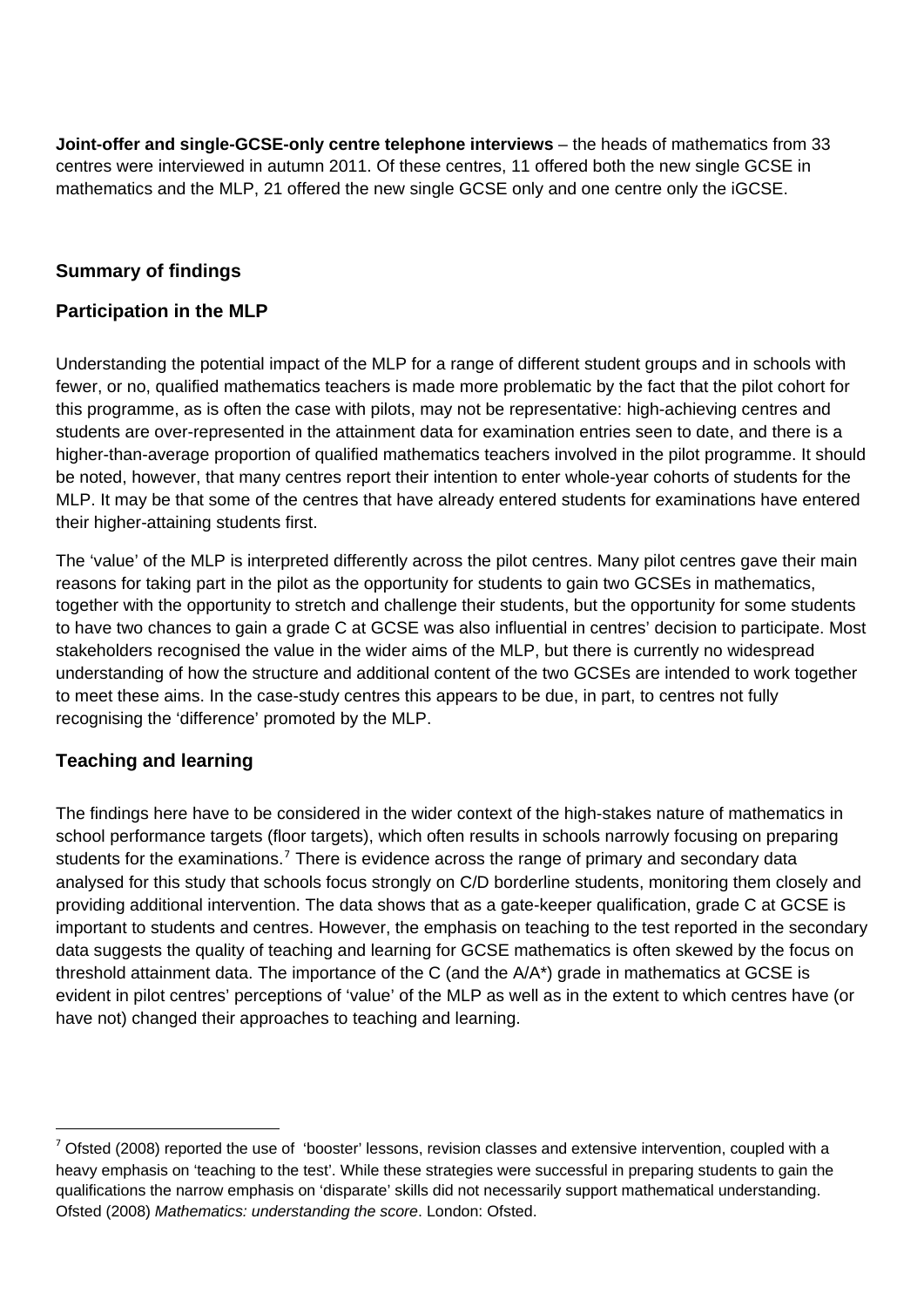Most centres remained enthusiastic about the opportunities the MLP offered, but there was still a tension between the pressure to 'teach to the test' and the exploration of new ways of teaching – which may be more effective in developing students' mathematical proficiency but are considered to be more time consuming. In some of the pilot centres, enthusiasm for the MLP was tempered in part by students' performance in the examinations, which determined whether more or fewer students were entered from subsequent cohorts.

Nine of the ten case-study centres visited in autumn 2011, however, reported that they were delivering the MLP over two years at least. The statistical data for results from the first year of the pilot also suggests that most MLP candidates taking qualifications in the first year of the pilot will continue to take mathematics in their second year. A few centres felt that having two GCSEs had 'created' time because they were perceived to be, at least, a two-year programme.

Of those who have completed a mathematics qualification, MLP candidates were more likely to complete it earlier than their mainstream equivalents. This suggests that many MLP pilot centres are aiming to complete the MLP qualifications sequentially (mostly taking the methods in mathematics GCSE first, during the first year of teaching).

The KS3 mathematics level of attainment tends to be higher and the age slightly lower for candidates for MLP Methods, which perhaps offers an explanation for relatively poor grades achieved for the methods in mathematics GCSE: the strongest candidates are being entered for MLP Methods, but at a slightly younger age, and are therefore performing less well (in comparison with Applications and mainstream mathematics candidates). Awarding organisations expressed the opinion that centres may be experimenting with entry patterns for MLP with different cohorts, using opportunities for early entry and re-sits.

Despite the focus on assessment, there was broad support for the view that the MLP is encouraging a greater breadth and, to some extent, more in-depth understanding of mathematics than the new single GCSE in mathematics, by virtue of either the extra content or the structure of the linked pair. Most of the centres participating in the online survey that offered the MLP and the new single-specification GCSE felt that the MLP promoted the pedagogical approaches associated with effective mathematics teaching and learning and the wider aims of the MLP, more than the new single GCSE.

## **Problem solving in the MLP**

Problem solving and functionality are central to mathematics at KS4. The previous reports on the MLP have identified the lack of a shared understanding by centres of what problem solving and functionality mean in relation to mathematics teaching and learning generally, and in particular in relation to the revised assessment objectives for GCSE mathematics. The fact that there is no common definition for these terms across the range of instances and contexts – such as the two MLP qualifications – in which they are used is problematic. An absence of clear definitions might lead to a failure to recognise and understand the different types of problem solving which the structure of the MLP promotes. It has previously been reported that the effective teaching and assessment of problem solving and functionality are still in relatively early stages of their development. This is not an issue specific to the MLP: centres offering the MLP together with the single GCSE, awarding organisations and wider stakeholders all suggest that the issues regarding the teaching of problem solving are also evident for the single GCSE in mathematics.

The potential for the structure of the MLP qualifications to promote depth as well as breadth of mathematical understanding and application will not be realised if centres are not supported to recognise the full spectrum of problem-solving activity in their teaching. What is taught and how it is taught influence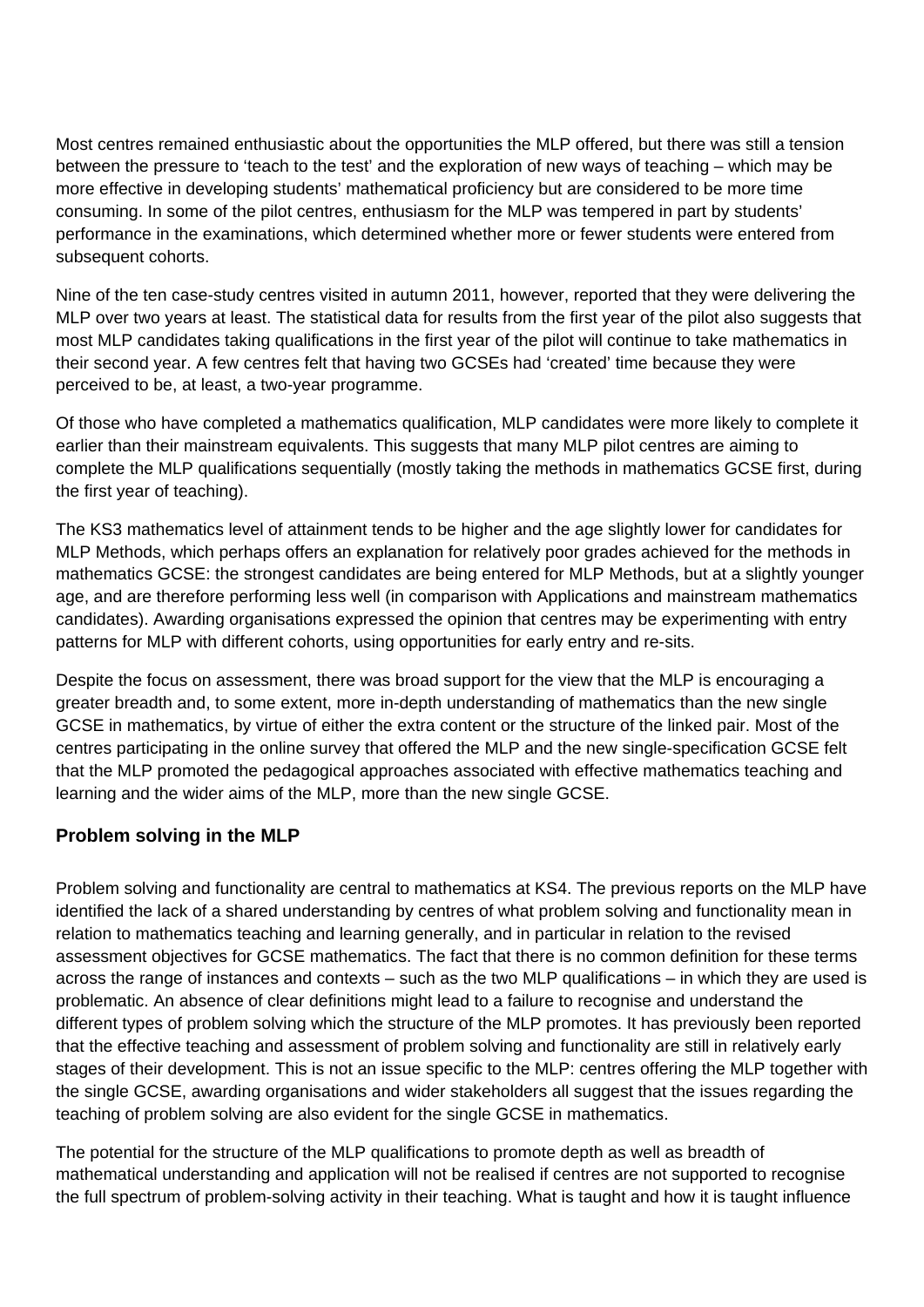<span id="page-5-0"></span>the type of knowledge students develop. The main focus of the problem solving that was seen in the majority of the MLP observations, or described by teachers, was applying mathematics in everyday contexts or scenarios rather than problem solving within the domain of academic mathematics (e.g. conceptualisation and theorising). The problem solving described by the case-study centres can generally be defined<sup>[8](#page-5-0)</sup> in terms of word problems with arithmetical steps or worded contexts, which require the learner to decide to use standard techniques. Relatively basic mathematics was generally required to reach a solution.

In a minority of case-study centres, problem solving involved worded contexts in which there was no standard relationship to apply, or algorithm to use, but a solution was expected – alternatively, problem solving entailed exploratory situations in which there was an ill-defined problem. With these exceptions, the problem solving observed or discussed related to a 'realistic' context rather than a mathematical context. The two latter types of problem solving offer opportunities for student-led peer or group working activities, but there was no evidence that this sort of interaction was regularly used in practice in the case-study centres.

Problem solving was not described by case-study teachers in terms of abstract, mathematical problems that require methods of enquiry and thinking specific to mathematics. Nevertheless, many of the case-study teachers interviewed welcomed and valued the additional emphasis on proof in the MLP.

In a few centres depth was recognised in terms of creating connections across mathematics topics and developing conceptual knowledge and understanding. The absence in classrooms of the kind of problemsolving activity that provides opportunities for creating connections by building on conceptual understanding and theorising may explain why many case-study centres felt that breadth rather than depth was promoted by the MLP. Most of the problem solving observed or discussed at case-study centres involved applying known mathematics rather than using problem solving as a means of introducing new learning.

## **CPD support**

The teachers' needs for support that the previous MLP report identified are still valid.<sup>[9](#page-5-0)</sup> However, CPD should also support teachers to:

- reflect on and make explicit the different methods of enquiry they use
- recognise the full spectrum of problem-solving activity in their teaching and have strategies for teaching it
- recognise the different types of knowledge within the MLP and the significance of different pedagogical approaches.

<sup>&</sup>lt;sup>8</sup> For the analysis, Watson's (2009) typology of problem solving has been used. See: Watson, A (2009) 'Key Understandings in Mathematics Learning – Paper 7: Modelling, problem-solving and integrating concepts', London: Nuffield Foundation.

<sup>&</sup>lt;sup>9</sup> A minority of centres require a minimal level of input; most centres, however, although they recognise the need for change, will require support to implement planned changes to their teaching in terms of developing more skills-based, interactive approaches, and fully effecting the move from topic-based to process-skills assessment in their practice. A significant minority, however, require support to enable them to recognise that changes to their teaching and learning are needed.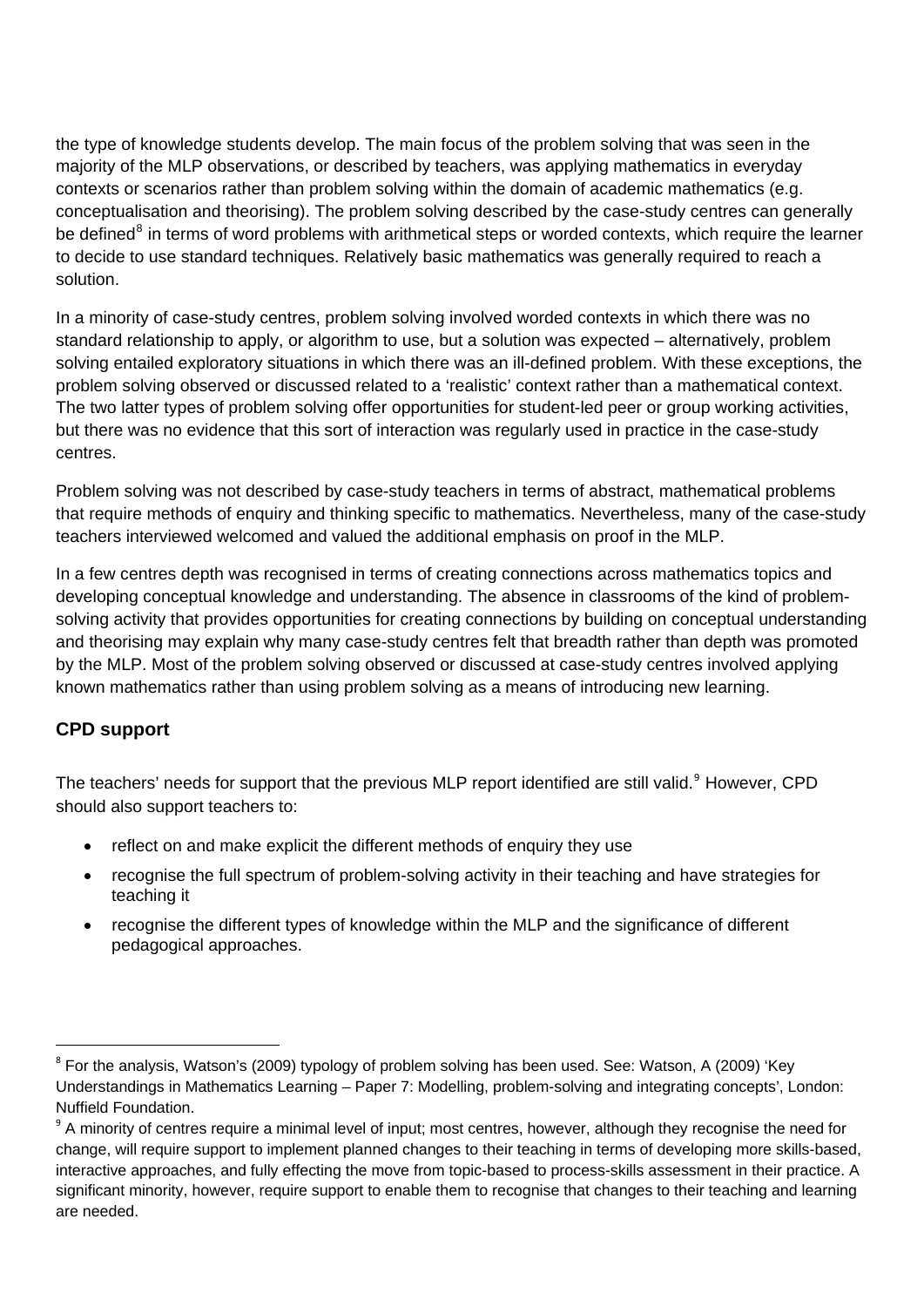There is some evidence to suggest that mathematics teachers' knowledge of mathematical methods has often become tacit, which leads to them assuming such understanding in their own teaching rather than making the different methods explicit to their students.

#### **Student engagement**

The consensus was that what promoted engagement and commitment for many students was not a love of mathematics but the extrinsic value of gaining the required grade at GCSE or the perceived relevance and usefulness of mathematics for further study or life. A majority of the heads of mathematics from the casestudy centres felt that their higher-attaining students were highly motivated and committed to mathematics. Some centres attributed this to the MLP, but others felt that by Year 11 the higher-tier students were usually very focused on their mathematics and, in particular, on achieving their target grade (A\*/A).

Centres offering both the MLP and the new single GCSE found MLP students to be more engaged with and committed to mathematics than those doing the single GCSE. Overall, students reported that the extent to which they enjoyed and engaged with mathematics related directly to their levels of confidence and their sense of achievement in the subject. There was often a stark contrast within the same case-study centre between how higher-tier and foundation-tier students felt about mathematics – this contrast seemed to relate to prior as well as current experiences of success in mathematics and to how individual teachers relate to and engage students. Some stakeholders saw the MLP as providing a better foundation for studying mathematics at A level than the new single GCSE.

## **Appropriateness of the MLP for different student groups and learning contexts**

The MLP may not be appropriate for all student groups and contexts. Emerging findings suggest that the MLP may not be suitable for some lower-attaining students: learning takes much longer for these students and their language/literacy skills may mean, for example, that they struggle to make connections between ideas or transfer knowledge between contexts, or to read more 'wordy' tasks with comprehension. There was no consensus across the range of centres interviewed as to which of the MLP qualifications was likely to be more challenging for lower-attaining students. Although it is not possible to understand at this stage of the pilot the implications for the full range of contexts, there is some evidence to suggest a linked pair of GCSEs in mathematics may be less suitable in centres where students are already disengaged and/or may have greater restrictions on the amount of time available for teaching (for example, pupil referral units, further education institutions or adult education).

Centres with higher-attaining students have historically offered more than one qualification in mathematics at KS4. The majority of case-study centres that have previously offered additional mathematics qualifications felt that the MLP offered a sufficiently challenging or better alternative. Some high-achieving schools currently offering the single GCSE only, however, were concerned that the MLP would not be sufficiently challenging; these schools were considering offering an additional mathematics qualification or the iGCSE.